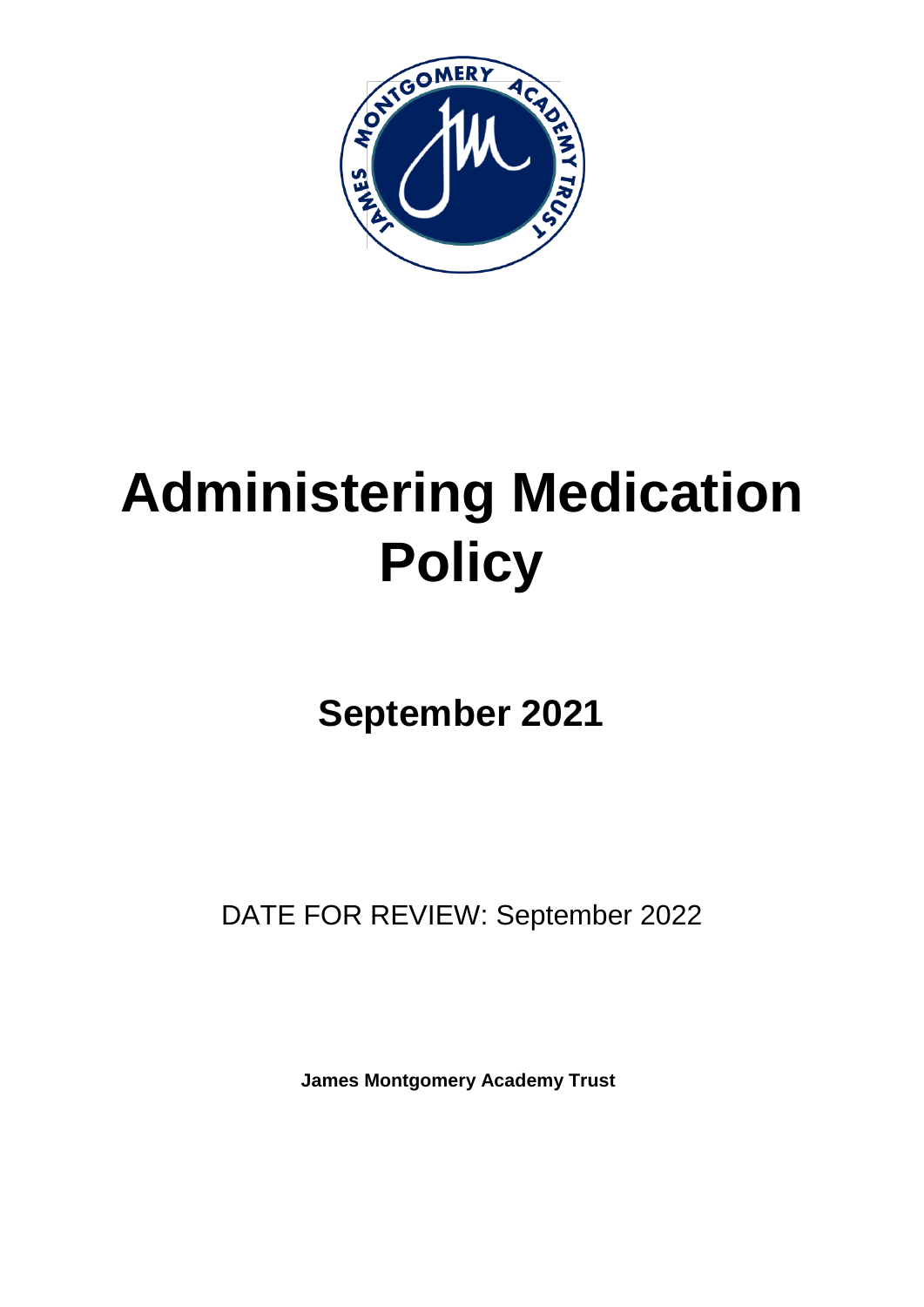# **Statement of intent**

The **James Montgomery Academy Trust (JMAT)** will ensure that pupils with medical conditions receive appropriate care and support at JMAT schools, in order for them to have full access to education and remain healthy.

This policy has been developed in line with the DfE's guidance: 'Supporting pupils at school with medical conditions'.

The JMAT is committed to ensuring that parents/carers feel confident that we will provide effective support for their child's medical condition, and make the pupil feel safe whilst at school.

# **COVID-19**

This policy includes provisions which the school will have due regard for during the coronavirus pandemic. The information in this policy is under constant review and is updated to reflect changes to government guidance as it is released.

# **Legal framework**

This policy complies with the following legislation, including, but not limited to:

- The Education Act 2011
- The Children Act 1989
- The Equality Act 2010
- Coronavirus Act 2020

This policy has consideration for, and is compliant with the following statutory guidance:

- The Children and Families Act 2014
- DfE 'Supporting pupils at school with medical conditions' 2015
- DfE 'Working together to safeguard children' 2018
- DfE and PHE (2020) 'Coronavirus (COVID-19): implementing social distancing in education and childcare settings'
- PHE (2020) 'COVID-19: cleaning of non-healthcare settings'

The JMAT will implement this policy in conjunction with our Safeguarding and Child Protection Policy, Health and Safety Policy, Infection Control Policy, Behaviour Policies and Equality Policy.

# **Definitions**

**James Montgomery Academy Trust** makes the following definitions:

- "medication" as any prescribed or over the counter medicine.
- "prescription medication" as any drug or device prescribed by a doctor.
- a "staff member" as any member of staff employed at the school, including teachers.
- for the purpose of this policy, "medication" will be used to describe all types of medicine.

# **Key roles and responsibilities**

# **The role of the Local Governing Body (LGB)**

The LGB has overall responsibility for the implementation of the Administering Medication Policy and procedures of the JMAT and its schools.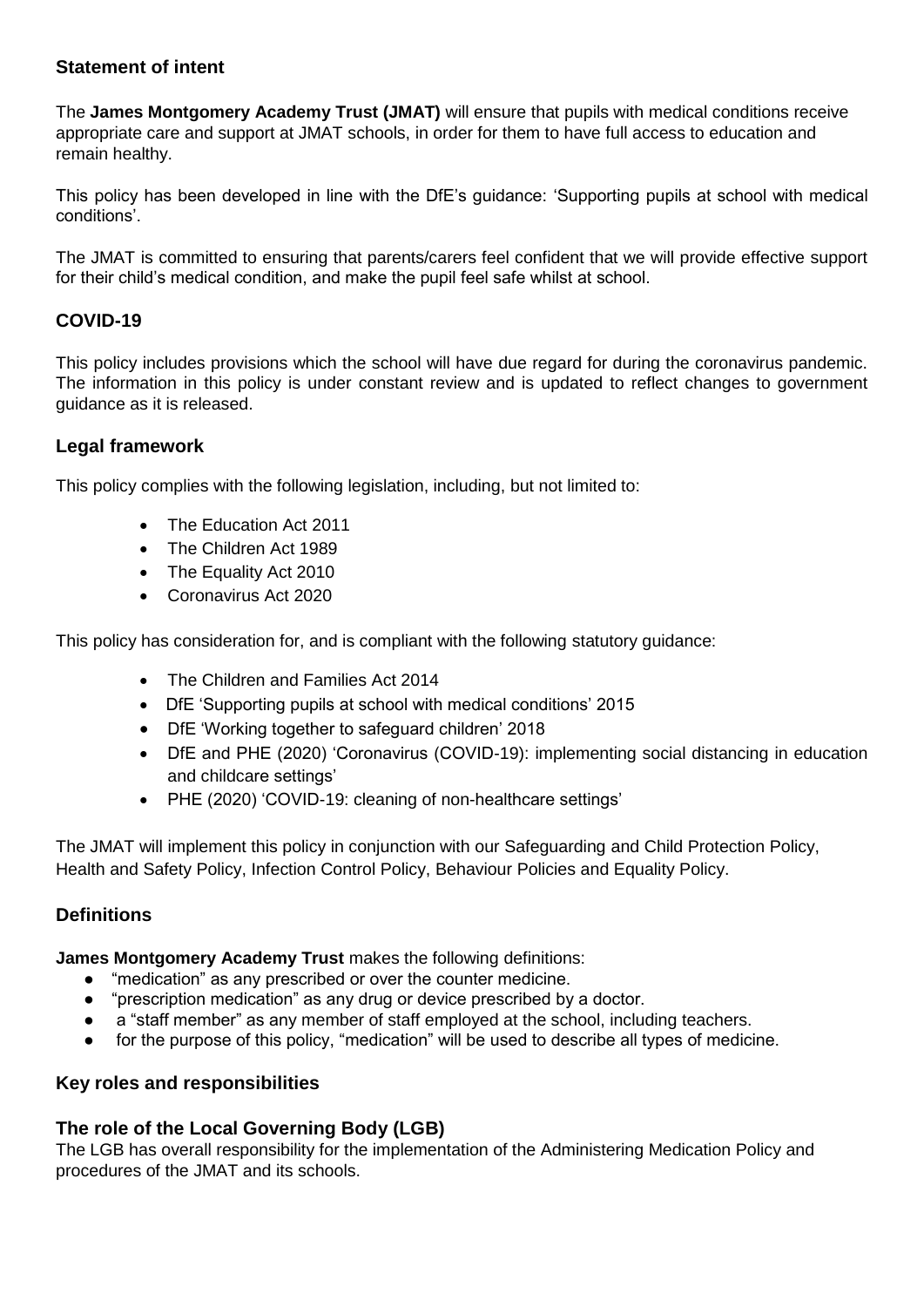The LGB has overall responsibility of ensuring that the Administering Medication Policy, as written, does not discriminate on any grounds, including but not limited to: ethnicity/national origin, culture, religion, gender, disability or sexual orientation.

The LGB is responsible for handling complaints regarding this policy, as outlined in the JMAT's Complaints Policy.

The LGB is responsible for ensuring the correct level of insurance is in place for the administration of medication.

The LGB is responsible for ensuring that members of staff who provide support to pupils with medical conditions are suitably trained and have access to information needed.

The LGB is responsible for ensuring that relevant health and social care professionals are consulted in order to guarantee that the needs of pupils with medical conditions are properly supported.

The LGB will manage any complaints or concerns regarding the support provided or administration of medicine using the JMAT's Complaints Policy.

#### **Headteacher:**

The headteacher is responsible for the day-to-day implementation and management of the Administering Medication Policy and relevant procedures of the school.

The headteacher is responsible for ensuring that appropriate training is undertaken by staff members administering medication, for example Epipen training for children with allergies.

The headteacher (in consultation with school nurse if appropriate) is responsible for ensuring that all necessary risk assessments are carried out regarding the administration of medication, including for school trips and external activities.

In the case of staff absence, the headteacher is responsible for organising another appropriately trained individual to take over the role of administering medication.

#### **Staff:**

Staff, including teachers, support staff and volunteers, are responsible for following the policy and for ensuring pupils do so also.

Staff, including teachers, support staff and volunteers, are responsible for implementing the agreed policy fairly and consistently.

If a pupil is sent to hospital, at least **one** member of staff will accompany the pupil until their parent/carer has arrived.

#### **Parents/carers:**

Parents/carers are expected to keep the school informed about any changes to their child/children's health.

Parents/carers are expected to complete a medication administration form (Appendix 1) prior to bringing medication into school.

Parents/carers are expected to discuss medications with their child/children prior to requesting that a staff member administers the medication.

#### **NB**

It is both staff members' and pupils' responsibility to understand what action to take in general terms during a possible medical emergency, such as raising the alarm with other members of staff.

#### **COVID-secure measures (when applicable) for administering medication**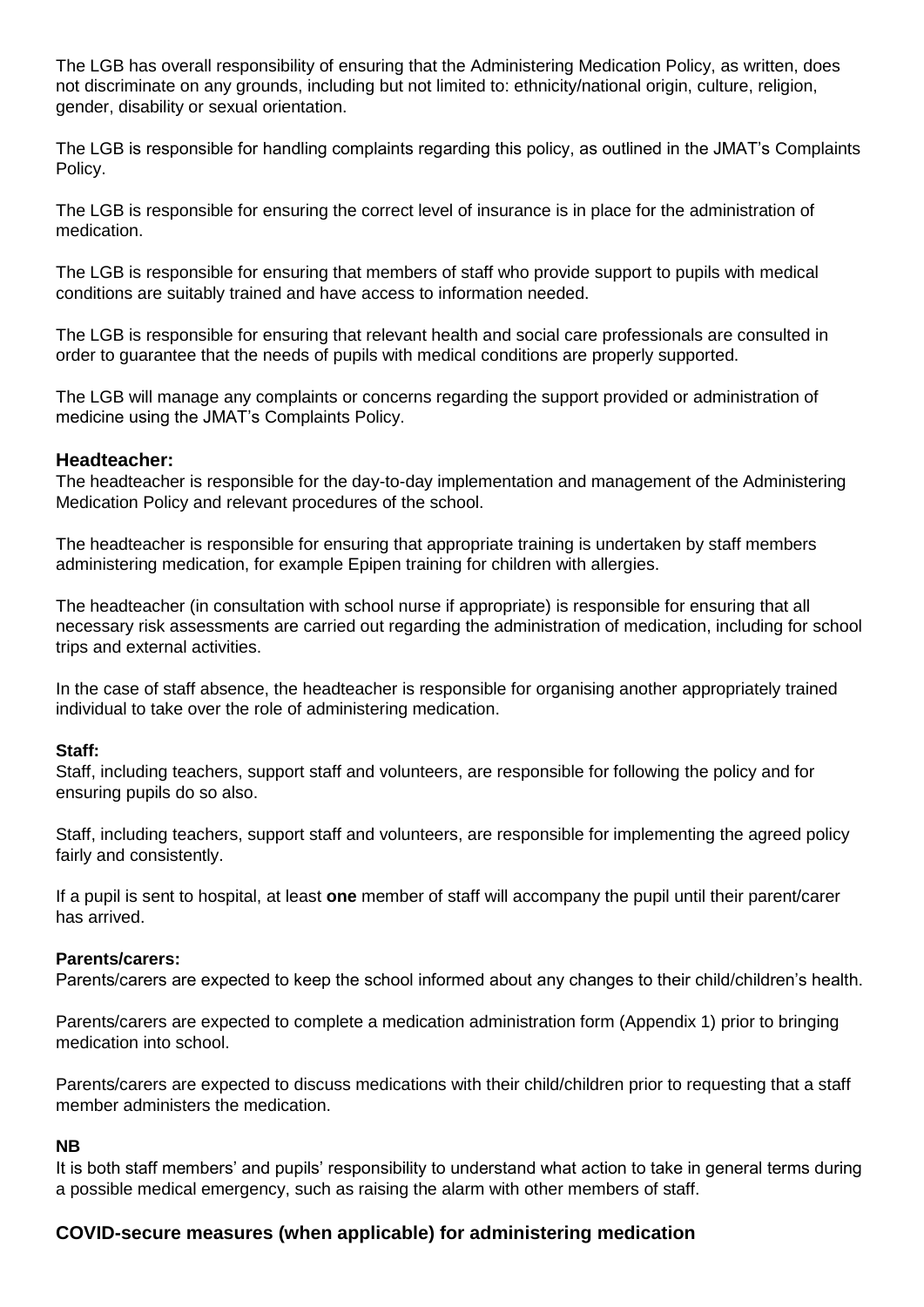In the circumstance of a pandemic, all protocols for administering medication must be followed by the staff member in order to protect themselves, for example social distancing and hygiene practices such as handwashing, etc. This includes the use of PPE when administering medicine, such as gloves, aprons and face mask.

If a child is displaying symptoms of coronavirus and is isolated awaiting pick up by parent, **no further medication must be administered.**

# **Training of staff**

Teachers and support staff will receive regular and on-going training as part of their development.

The headteacher will ensure that a sufficient number of staff are suitably trained in administering medication, for example Epi-pen training.

All school staff (including office staff, lunchtime supervisors, etc) staff will be made aware of a pupil's medical condition.

The headteacher will ensure that supply teachers are appropriately briefed regarding pupils' medical conditions.

A first aid certificate does not constitute appropriate training in supporting children with medical conditions.

The JMAT and its schools will provide whole-school awareness training where appropriate, so that all staff are aware of the Administering Medication Policy and understand their role in implementing the policy.

#### **Medication**

#### **Only prescribed medication will be administered to children.**

Liquid paracetamol and other non-prescribed medication **will not** be administered without a prescription. Please note this does not include the external application of cream used during the process of changing nappies, for example products, such as Sudacrem, and other soothing ointments.

No member of staff, under any circumstances should administer medicine to a child in school or offsite such as on offsite visits/residential trips, unless trained to do so. This includes over the counter (OTC) medicines such as:

- Eye drops
- Paracetamol/aspirin/ibuprofen
- Travel sickness medication
- Topical creams (excluding nappy rash creams)
- Cough medicine
- Antihistamine/hay fever products
- Homeopathic remedies.

Where a child has been prescribed medication such as antibiotics, it is the parent/carers responsibility to administer it to their child. Therefore we advise and encourage parents to ask their child's doctor to prescribe medicines which can be administered outside of school hours. If this is not possible (for example, antibiotics prescribed four times daily) then a medication administration form **(see Appendix 1**) must be completed by the parent/carer prior to staff members administering the prescribed medicines.

The medication should be as dispensed, in the original container and must be clearly labelled with:

- name of child
- name of medication
- strength of medication
- how much to give i.e. dose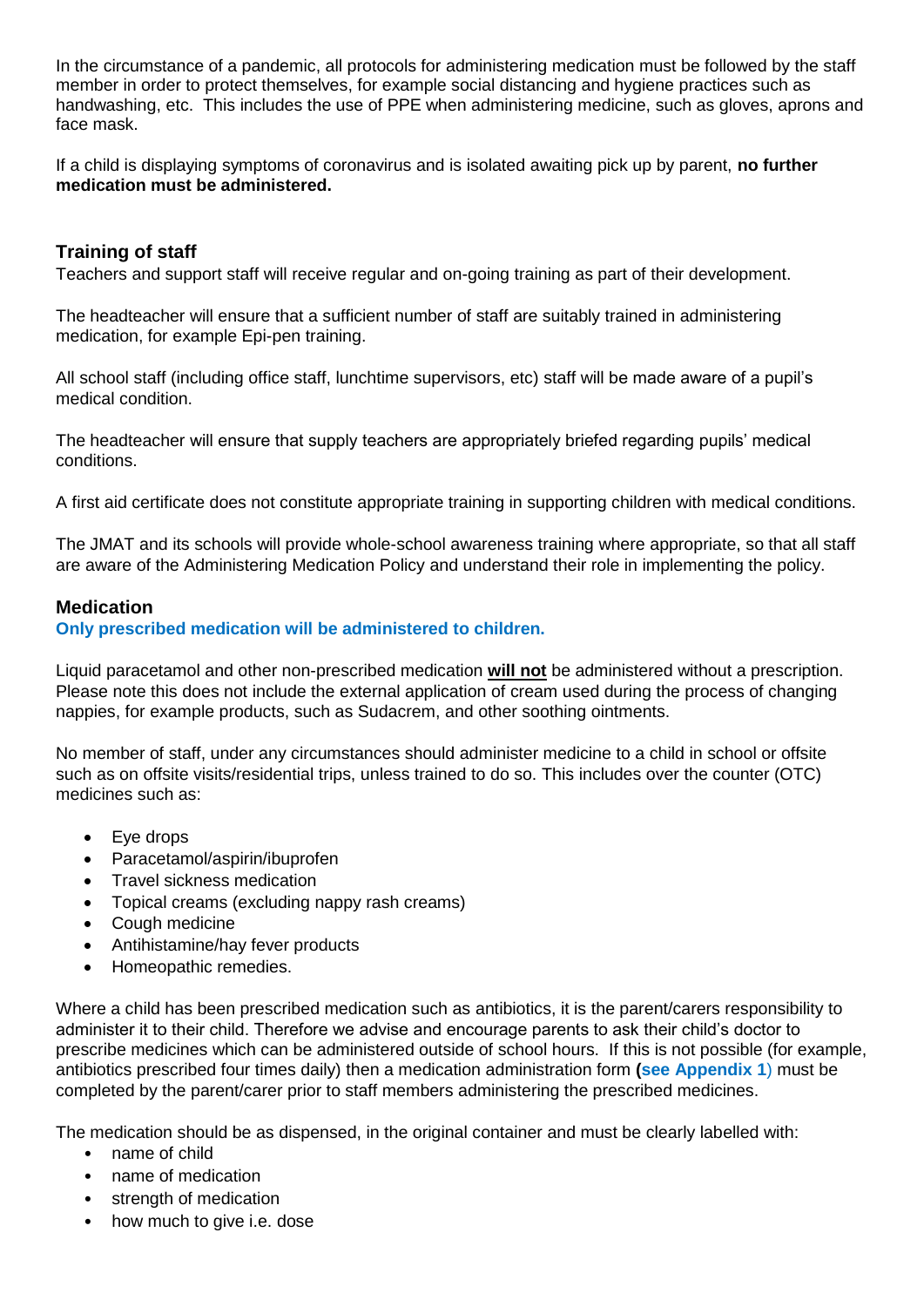- when it should be given
- length of treatment /stop date, where appropriate
- any other instructions expiry date (where there is no expiry date the medication should have been dispensed within the last 6 months)

**NB:** The label "To be taken as directed" does not provide sufficient information. Precise information must be supplied.

No pupil will be given medicines without written parental consent. Medicines must be only given to the child named on the prescription/label.

Medicines which do not meet these criteria will not be administered, with the exception of insulin which is acceptable to use if it is in date but in a different container, such as an insulin pen.

Before administering medication the member of staff should check:

- the child's identity
- that there is written consent from a parent/carer
- that the medication name, strength and dose instructions match the details on the consent form
- that the name on the medication label is that of the child being given the medication
- that the medication to be given is in date
- that the child has not already been given the medication

When medicines are no longer required, they will be returned to the parents/carers of the pupil.

Medication will be stored safely either in the school office, or refrigerated if required.

In the event of a school trip or activity which involves leaving the school premises, medicines and devices, such as insulin pens and asthma inhalers, will be readily available to staff and pupils.

Staff members have the right to refuse to administer medication. If a class teacher does refuse, the headteacher will delegate the responsibility to another staff member.

Any medications that run out of date or are left over at the end of the course will be returned to the pupil's parent/carer.

Written records will be kept for any medication administered to pupils.

Where appropriate, pupils will be encouraged to take their own medication (e.g asthma inhaler) under the supervision of a teacher.

Parents/carers will be consulted before a pupil is given approval to be responsible for their own medication e.g. asthma inhaler.

These arrangements will be reflected in their individual healthcare plan (IHCP).

If a pupil refuses to take their medication, staff will not force them to do so, but will follow the procedure agreed upon in their IHCP and parents/carers will be informed so that alternative options can be considered.

The JMAT and its schools cannot be held responsible for side effects which occur when medication is taken correctly.

#### **Individual healthcare plans (IHCP)**

For chronic or long-term conditions and disabilities, an IHCP will be developed in liaison with the pupil,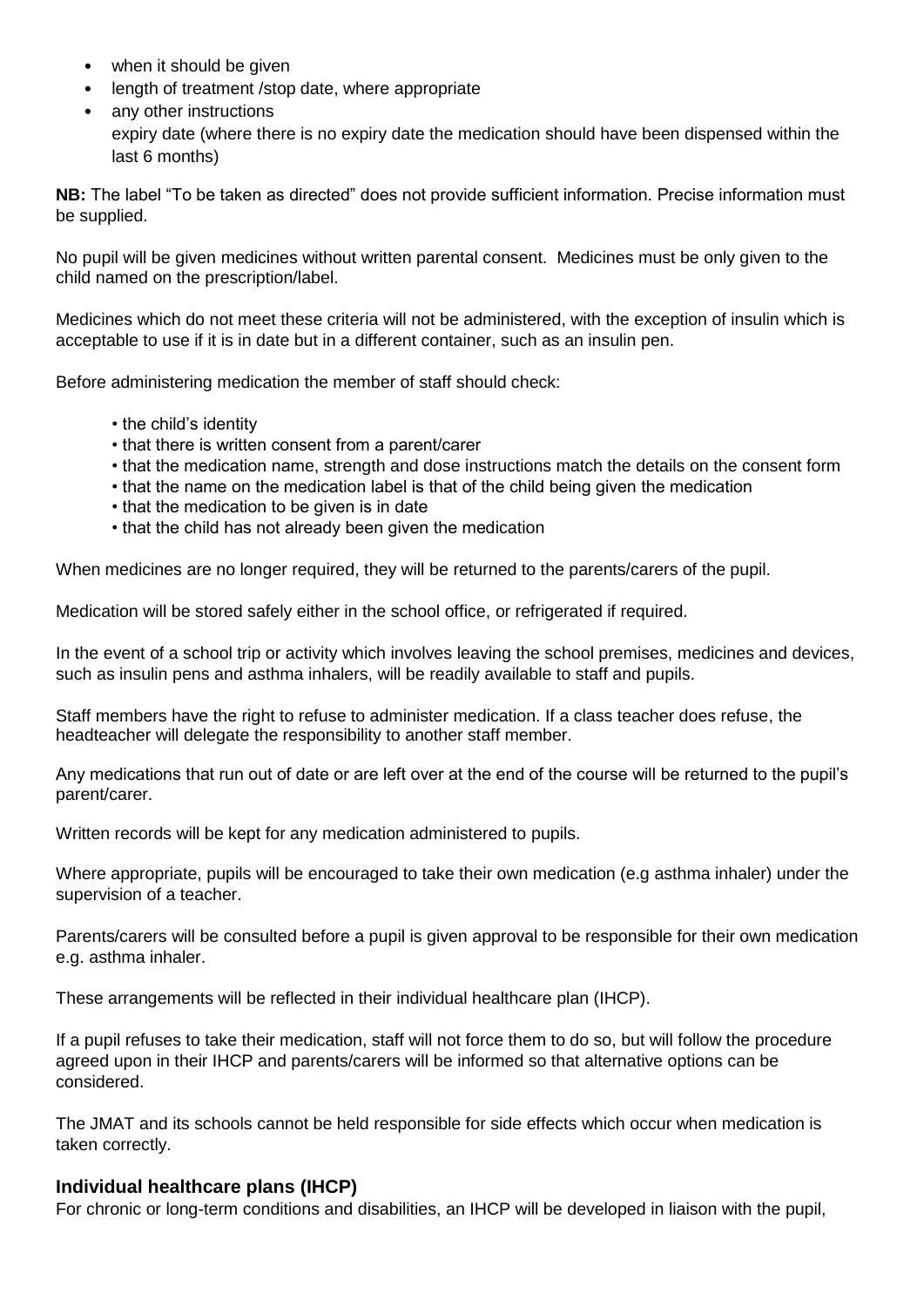parents/carers, headteacher/head of school, special educational needs and disabilities coordinator (SENDCo) and medical professionals (see 'Supporting pupils with medical conditions policy' for full details).

## **Monitoring and review**

## **This policy is reviewed annually by the Trust DSL.**

Any changes made to this policy by the above will be communicated to all members of staff. The policy is available for public view on the JMAT website.

All members of staff are required to familiarise themselves with all processes and procedures outlined in this policy as part of their induction programme.

The next scheduled review date for this policy is **September 2022.**